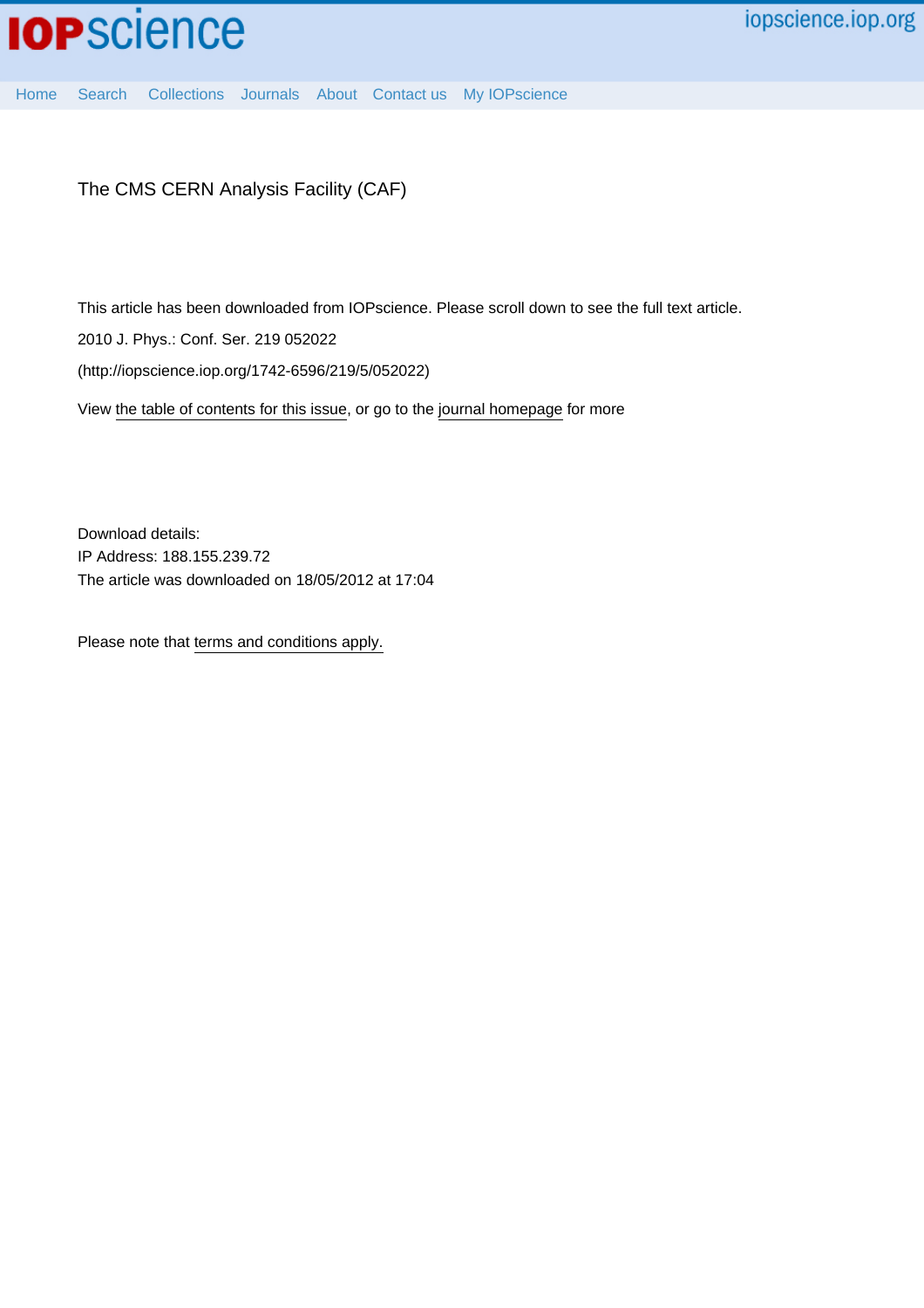# **The CMS CERN Analysis Facility (CAF)**

**O.Buchmüller<sup>1</sup> , D.Bonacorsi<sup>2</sup> , F.Fanzago<sup>3</sup> , S.Gowdy<sup>4</sup> , P.Kreuzer<sup>5</sup>, L.Malgeri<sup>4</sup> , R.Mankel<sup>6</sup> , S.Metson<sup>7</sup> , B.Panzer-Steindel<sup>4</sup> , J.Afonso Sanches<sup>8</sup> , U.Schwickerath<sup>4</sup> , D.Spiga4, 9, D.Teodoro<sup>8</sup> , Rainer Többicke<sup>4</sup>**

<sup>1</sup>Imperial College, <sup>2</sup>Universita & INFN, Bologna, <sup>3</sup>Universita & INFN, Padova, <sup>4</sup> Conseil Europeen Recherche Nucl. (CERN), <sup>5</sup>Rheinisch-Westfaelische Tech. Hoch. (RWTH), <sup>6</sup>Deutsches Elektronen-Synchrotron (DESY), <sup>7</sup>University of Bristol, <sup>8</sup>Universidade do Estado do Rio De Janeiro (UERJ, <sup>9</sup>Universita & INFN, Perugia

Peter.Kreuzer@cern.ch

**Abstract**. The CMS CERN Analysis Facility (CAF) was primarily designed to host a large variety of latency-critical workflows. These break down into alignment and calibration, detector commissioning and diagnosis, and high-interest physics analysis requiring fastturnaround. In addition to the low latency requirement on the batch farm, another mandatory condition is the efficient access to the RAW detector data stored at the CERN Tier-0 facility. The CMS CAF also foresees resources for interactive login by a large number of CMS collaborators located at CERN, as an entry point for their day-by-day analysis. These resources will run on a separate partition in order to protect the high-priority use-cases described above. While the CMS CAF represents only a modest fraction of the overall CMS resources on the WLCG GRID, an appropriately sized user-support service needs to be provided. We will describe the building, commissioning and operation of the CMS CAF during the year 2008. The facility was heavily and routinely used by almost 250 users during multiple commissioning and data challenge periods. It reached a CPU capacity of 1.4MSI2K and a disk capacity at the Peta byte scale. In particular, we will focus on the performances in terms of networking, disk access and job efficiency and extrapolate prospects for the upcoming LHC first year data taking. We will also present the experience gained and the limitations observed in operating such a large facility, in which well controlled workflows are combined with more chaotic type analysis by a large number of physicists.

## **1. Introduction**

The design of the CMS CERN Analysis Facility (CMS CAF) is based on the assumption of routine data taking mode. Under such regime, while most CMS physics analysis is distributed around the world as described in the CMS computing model [1], the CAF plays a unique role for latency-critical functions at the source of the analysis chain, with no dependence on the GRID infrastructure. Such workflows are based on a highly selected subset of the full production data – so called Calibration and Express Streams (ES), and are made available to restricted analysis groups soon after data taking occurred  $(\sim 1h)$ . They take precedence over all other activities on the CAF and can be classified as follows in order of priority:

- alignment and calibration
- trigger and detector diagnostics, monitoring and performance analysis
- physics monitoring, analysis of express stream, fast-turnaround high-priority analysis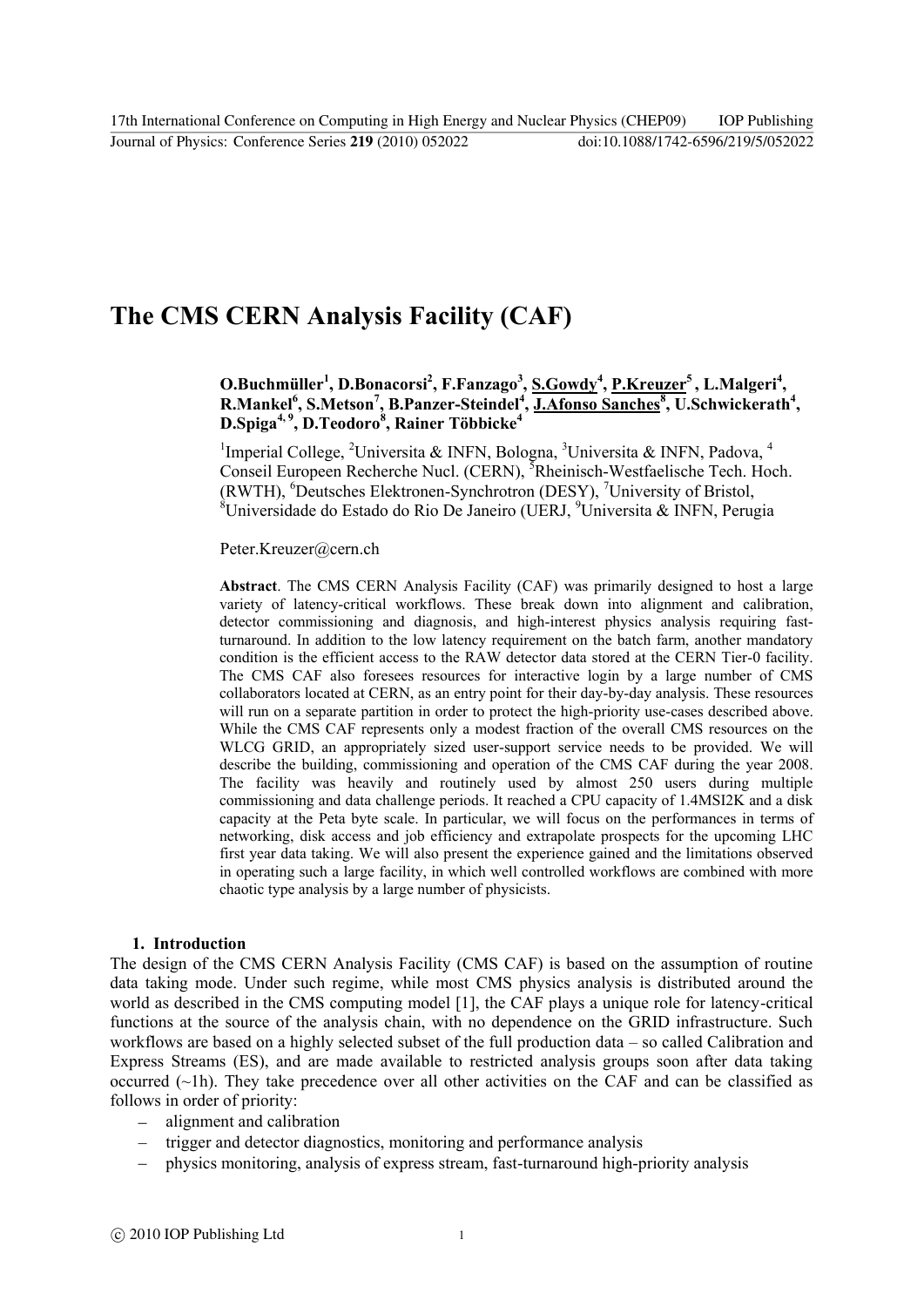The overall CMS data flow at CERN including these 3 main CAF activities are shown in Fig.1: the data is sent from the online computing centre near the CMS detector (P5) to the Tier-0 centre at the Meyrin CERN site, where dedicated calibration and express streams are processed and sent to the CAF within a very short latency  $(\sim 1-2$  h). After new calibration and alignment constants have been computed on the CAF, the condition databases are updated and the full event reconstruction can start at the Tier-0 (24 h cycle). Other performance or physics analysis activities on the CAF might be carried out on a much longer timescale and with different priorities, hence requiring careful resource management due to the large variety of workflows.



**Figure 1: CAF Data Flow** 

The key hardware components for addressing the low-latency and high-priority requirements are a large dedicated processing farm and a highly accessible disk storage system. The limitation in available resources demands selectiveness in the jobs to be run and in the data to be stored, hence the need of a careful CPU and data management planning and prioritisation. It also involves rigorous user management, by restricting access to persons performing the corresponding priority tasks and by closely monitoring their activities.

In addition, a large number of CMS collaborators physically present at CERN for a longer period of time will need to use the analysis facility as an entry point for their day-by-day work. In this context, the CAF is seen in union with the CMS share of the public interactive and batch services at CERN; it will also support dedicated physics communities in the same spirit as other CMS Tier-2 centres on the GRID [2]. While these extensions of the CMS CAF are currently under planning and implementation, they are not covered in the present paper.

The CAF also plays a major role during the commissioning phase of the detector, when analysis activities are focused on cosmic data, single beam or low luminosity collision data. Under such regime, the increasing complexity as new detectors are brought into operation requires careful and frequent analysis of a large fraction of the data, hence the expectation on the CAF to keep full copies of each reconstructed primary dataset (PD) and occasionally even of the raw data (prior to reconstruction). This requirement differs from the stable operation mode and is not sustainable on the long term in particular once the volume of produced data will increase. In that sense the early commissioning phase provides an excellent stress-test of CAF resources and of the data and workflow management systems, as demonstrated during several run periods in 2008 and as planned for 2009.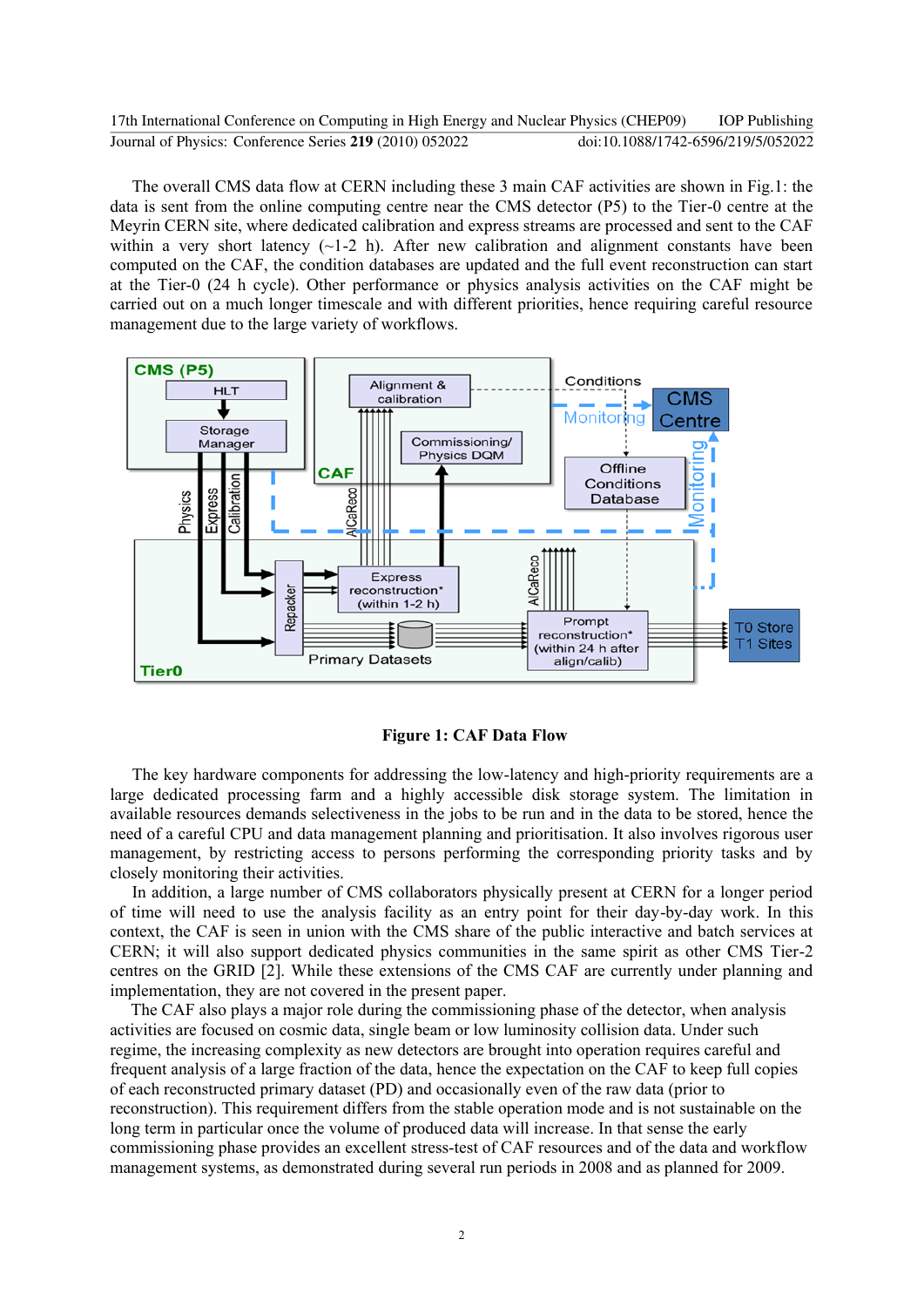| 17th International Conference on Computing in High Energy and Nuclear Physics (CHEP09) |                                    | <b>IOP Publishing</b> |
|----------------------------------------------------------------------------------------|------------------------------------|-----------------------|
| Journal of Physics: Conference Series 219 (2010) 052022                                | doi:10.1088/1742-6596/219/5/052022 |                       |

In this paper we briefly review the installed CAF resource, followed by CAF performances during commissioning phases and a projection into the expected use cases for the LHC start-up.

#### **2. CAF Resources**

The technical requirements on the CAF are based on the capability to support high-priority and lowlatency workflows, while enforcing controlled and prioritised access policies to hundreds of users. The CAF systems need to be setup such that particular jobs can start with very short latency in parallel to many other concurrent jobs and with highly efficient access to the CMS production data.

A dedicated processing farm has been installed in several steps during 2008, reaching a total of  $\sim$ 100 worker nodes and  $\sim$ 700 cores<sup>1</sup>. Access, scheduling and sharing is handled by the CERN LSF system. The CAF worker nodes can receive 1 job slot per core<sup>2</sup>, leading to nearly 700 available job slots as shown on the left of Fig.2. The batch system comprises one main queue ("cmscaf"  $\sim 630$  job slots) available to all CAF users and a special queue ("cmsexpress"  $\sim$  50 reserved job slots) dedicated to very high-priority alignment and calibration workflows.



A large disk storage system based on CASTOR technology [3] has been installed in various steps during 2008, reaching a total of 215 disk servers and a capacity of ~1.3 PB. Highly efficient and asynchronous access to the data coming from the Tier-0 is ensured by the disk-only characteristic of this storage pool, hence avoiding any kind of tape staging latency, that are typical bottle necks encountered for large storage systems such as Tier-1 centres. The plot in Fig.2 also includes a user disk pool (50 TB) hosting the output data from the CAF user analysis. In addition, CAF sub-groups and users are sharing a 2 TB AFS space for POSIX-like storage needed for analysis. Finally, a set of 5 worker nodes (40 cores) are reserved for interactive access to CAF batch and storage resources, in particular for job submission.

The resources described in this section are reserved to CAF users only, who must belong to one of the 3 main groups, according to the main CAF activities: alignment and calibration, detector and trigger commissioning, priority physics analysis. These are further sub-divided into sub-groups, according to specific detector types or analysis channels. There are currently  $\sim$ 30 sub-groups and the goal is to populate each with maximum 10 users, in order to limit the total number of registered users. CAF user registration is done by the sub-group leaders via a single WEB entry-point: this interface is also used to set the LSF fair share fraction of each sub-group and the access permissions to the CASTOR and AFS storage resources. The disk space used on the production storage disk is managed "manually" according to a gentlemen agreement between the main  $CAF$  group leaders<sup>3</sup>.

-

<sup>1</sup> Some worker nodes contain 8 cores, some 4 cores.

 $2$  2 worker nodes were reserved for memory intensive alignment activities (2 cores - 4GB RAM - per job slot).

<sup>&</sup>lt;sup>3</sup> Current CASTOR versions do not offer the possibility of quotas; hence manual space management is required.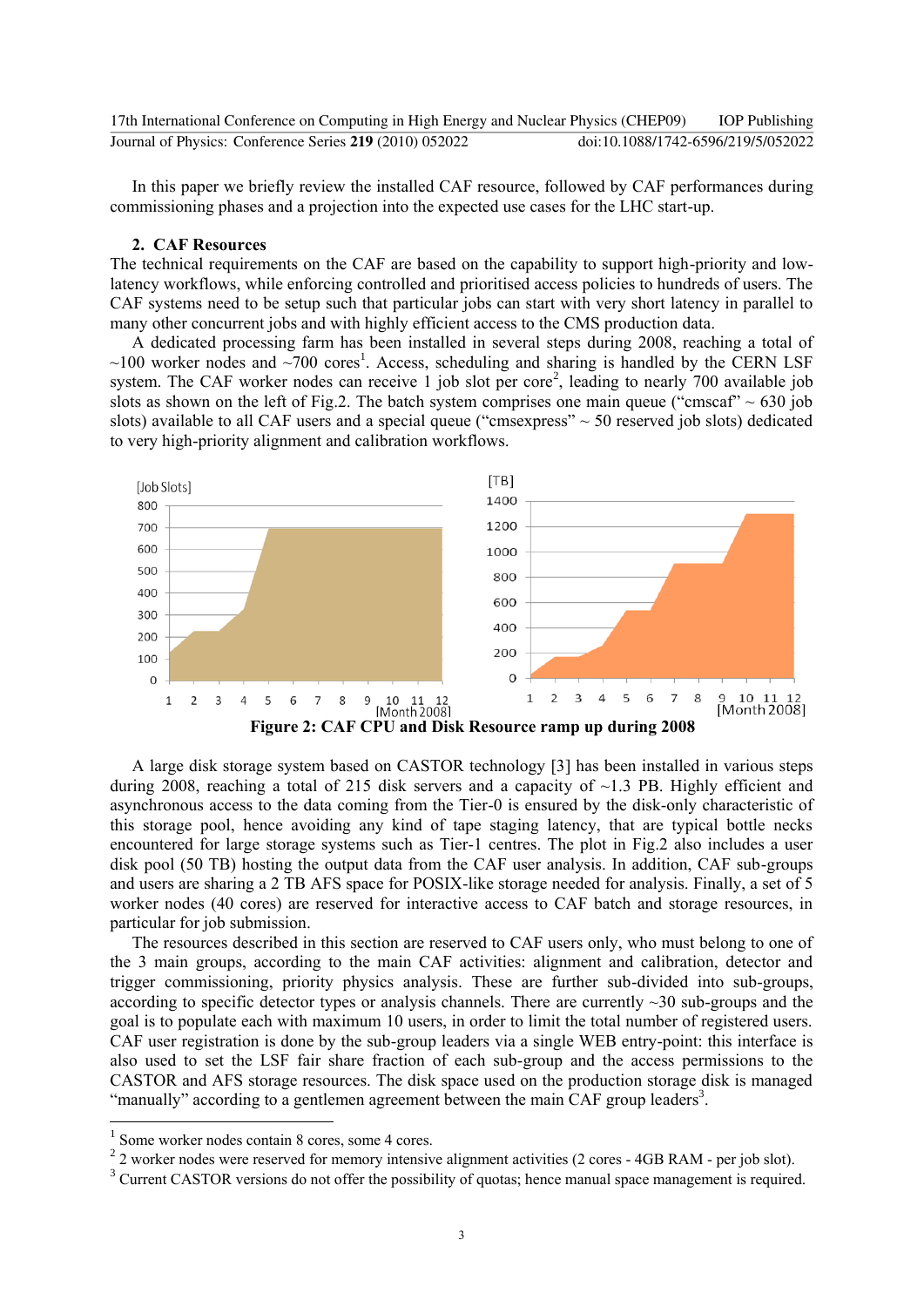### **3. CAF Commissioning and Performances**

In parallel to the resource ramp-up achieved throughout 2008, processing activities on the CAF included (i) the integration of key data management and workflow management components, (ii) the commissioning of newly developed alignment, calibration, monitoring and analysis workflows and (iii) the scale testing of the whole CAF machinery, in particular during dedicated "data challenges", based either on simulated physics data or on real cosmic data. So far the role of the CAF has been essentially as described at the end of Sect.1, namely corresponding to the commissioning phase of the experiment, where full copies of the reconstructed CMS data are stored and analysed on the CAF. This mode will continue in 2009 until the LHC startup, at which point CAF activities should progressively evolve towards the design mode, with focus on high-priority activities based on only a subset of the CMS production data. Nevertheless, the achieved data challenges have already provided important feedback in terms of low-latency data management and processing capability of the CAF.

The main CAF data management and workflow management components include the job submission tool "CRAB" [4], the Data Bookkeeping System (DBS) [5] and the Data Transfer system (PhEDEx) [6]. These are standard CMS tools, with only minor adaptations compared to those used for distributed analysis on the GRID.

A good representation of the growing CAF activities is given in Fig.3, where the number of distinct and active users (left) and of jobs (right) is shown from winter 2008 until spring 2009. The CRAFT08 data challenge late Oct.2008 contributed to the highest number of distinct CAF users in a given month (130), while the number of monthly jobs reached 500,000. The cumulative number of active CAF users so far has reached 300 while there were  $\sim$ 450 registered CAF users<sup>4</sup> at the time of editing this paper.



**Figure 3: Number of distinct/cumulative CAF users (left) and number of distinct/cumulative CAF jobs (right)** 

The monitoring of user activity and enforcement of access policies has shown to be a challenging task for both Facilities Operations and CAF group leaders. It is an essential ingredient for reaching the design expectation of the CAF; in particular all non-high-priority analysis workflows should be migrated onto the distributed Grid computing fabric in the future.

1

<sup>&</sup>lt;sup>4</sup> Not all registered CAF users have been active so far.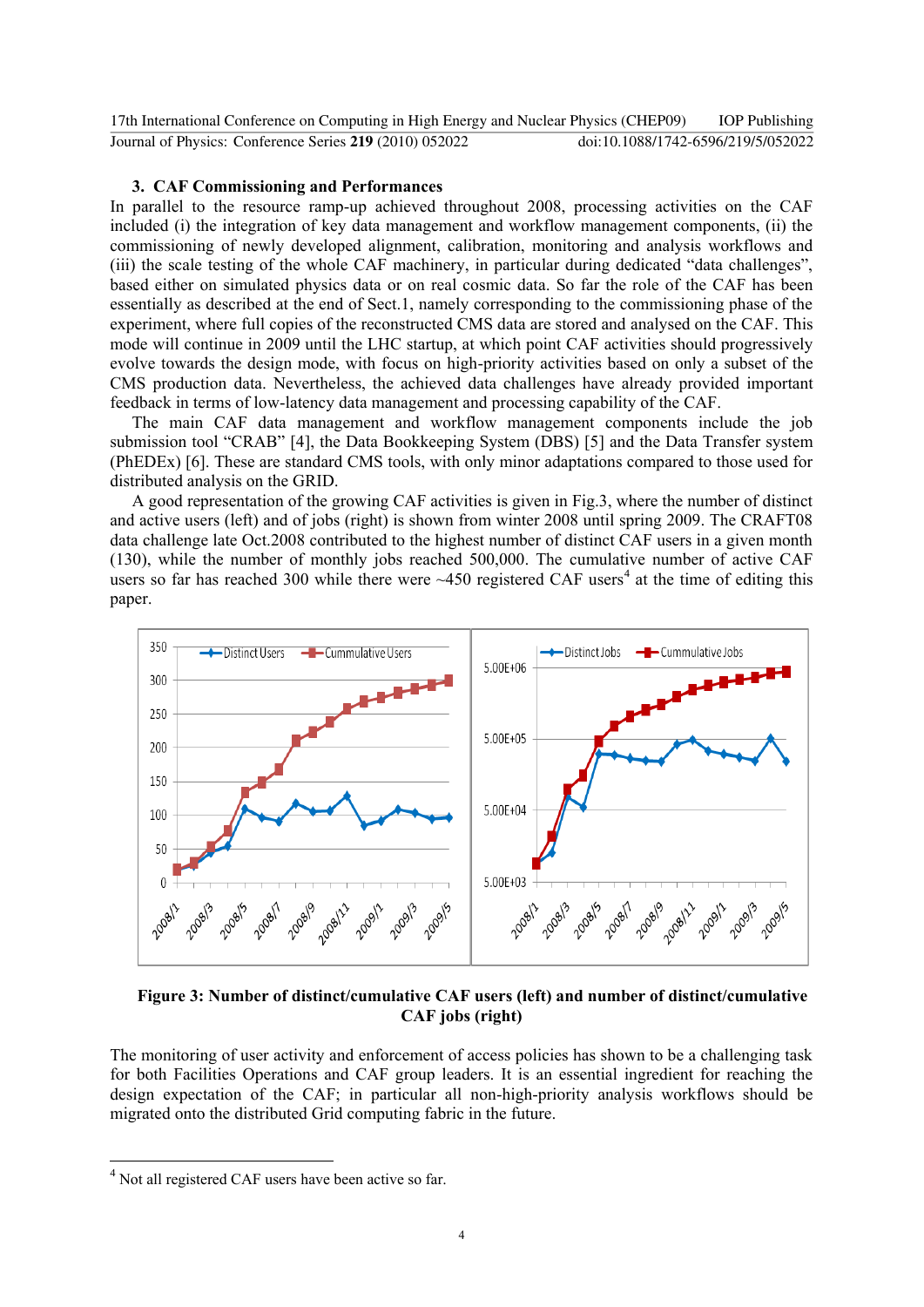The "cmscaf" batch queue ( $\sim$ 630 job slots) relies on a fair share system, in which  $\sim$ 30 CAF subgroup are allocated equal resources averaged over time. The main CPU management restrictions are a maximum of 100 running jobs per user and a maximum CPU time of 1 week. It has been extensively commissioned, in particular during the CRAFT08 data challenge (see Fig.4), where the queue was saturating 50% of the time and the average job slots usage was of 67%. The utilization of the "express" queue was more modest, however it stays justified as the need to cover very low-latency workflows is seen as crucial for the LHC start-up.



**Figure 4: Number of pending and running CAF jobs (2008)** 

No major bottle-neck was encountered with the CAF batch system during the 2008 data challenges. Occasional issues observed were:

- Very large amount of submissions  $(>=500)$  at a given time by single "heavy" users, sometimes  $\bullet$ affecting the latency needs of competing workflows
- Low Job CPU efficiency (down to <50%), limiting the overall CPU utilization performance.  $\bullet$

Large job memory consumption, leading to crashes of particularly "heavy" workflows

The first 2 issues can be addressed via a stronger control of the user activity and by more systematically monitoring the job efficiencies, while the latter issue has been addressed by increasing the reserved memory when submitting the job (up to 8 GB / job for some workflows).

The performance of the CAF production storage pool and related data management has also not encountered any major issue, during the commissioning phase. The Tier-0 to CAF data transfer performances have shown sustained rates above 100 MB/s during several weeks and peak rates near 3 GB/s, as shown in Fig.5. These performances reside well within the design figures.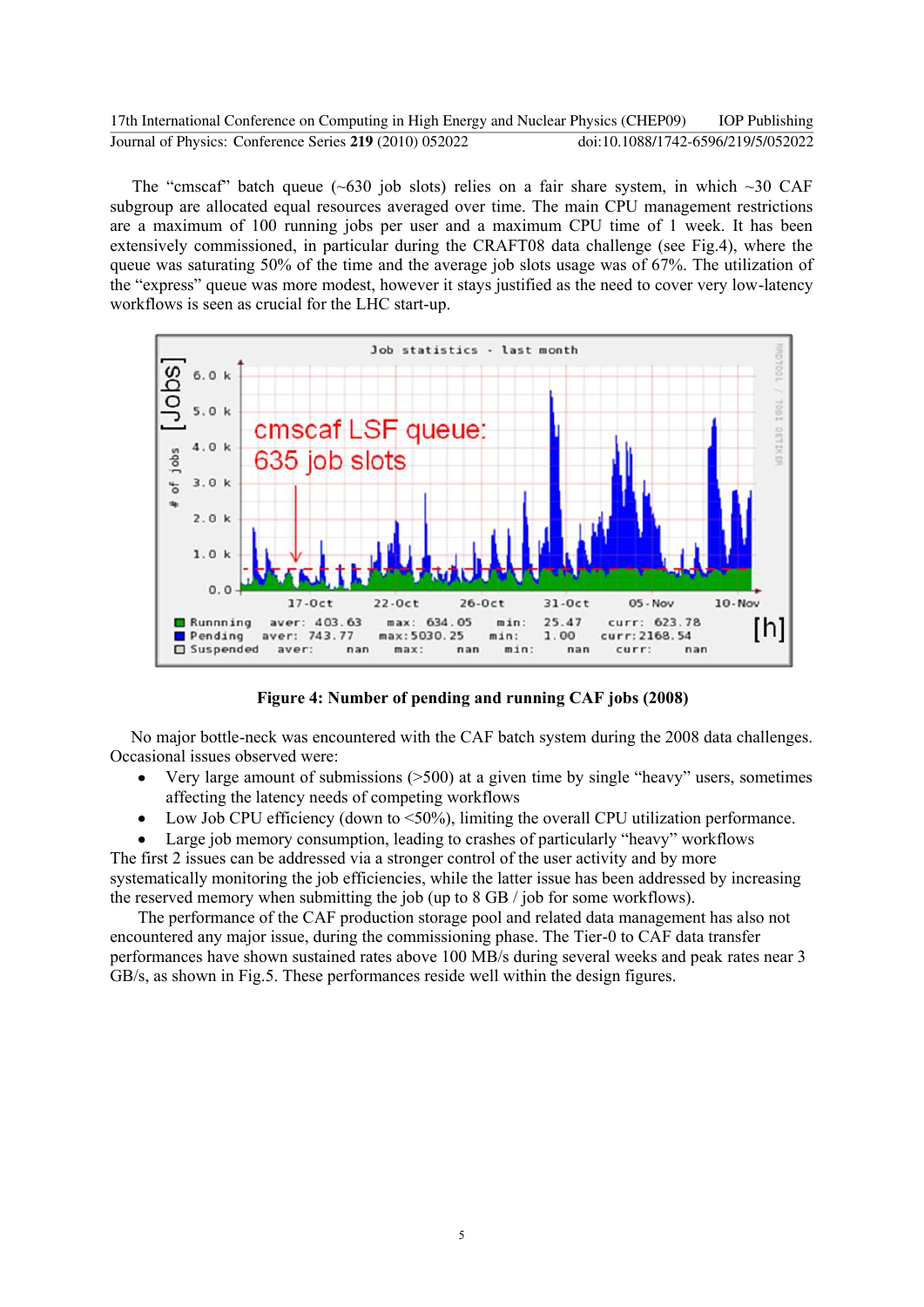17th International Conference on Computing in High Energy and Nuclear Physics (CHEP09) IOP Publishing Journal of Physics: Conference Series **219** (2010) 052022 doi:10.1088/1742-6596/219/5/052022



**Figure 5: Transfer rates from Tier-0 and other Tier-1s into the cmscaf disk pool** 

One encountered complication is that the CASTOR namespace where the CAF data reside is common to the public CMS data namespace at CERN, while the access pattern to the former is reserved to CAF users, hence requiring special tuning and monitoring of the CAF data management tools.

Another important aspect is the need for a routine monitoring and management of the free space on the CAF storage pool. While the disk-only characteristic provides highly efficient data accessibility, it has the disadvantage of no automatic garbage collection to tape storage, hence the risk to fill up the disk in the middle of production. To address this issue, a procedure has been established where the CMS computing shift crew receives an alarm once the free space is below a given thresholds and notifies the CAF data managers, including all necessary information for them to promptly trigger data deletion. The result of this procedure is illustrated in Fig.6, where the decrease and increase in free space reflects data transfers into and data deleted from the CAF storage disk.



**Figure 6: Free Space on the cmscaf disk pool (March 2009)** 

In terms of user input data access, the main encountered difficulties were related to users accessing the wrong storage pool at CERN due to configuration mistake, and very few CASTOR glitches. An efficient ticketing service has been put in place between the CAF users and facilities managers, who in turn solve the problems with the CERN CASTOR team if needed. Finally, as mentioned in Sect.2, a CAF user storage disk has been deployed to host the analysis output data, preventing a mixture of production and non-production data on the production pool and hence further increasing data management difficulties.

Since the purpose of this paper is not to provide a full report about CAF analysis results, we only list for reference important milestones where the CAF computing infrastructure and operations were particularly challenged. The "Computing Software and Analysis challenge of 2008" (CSA08)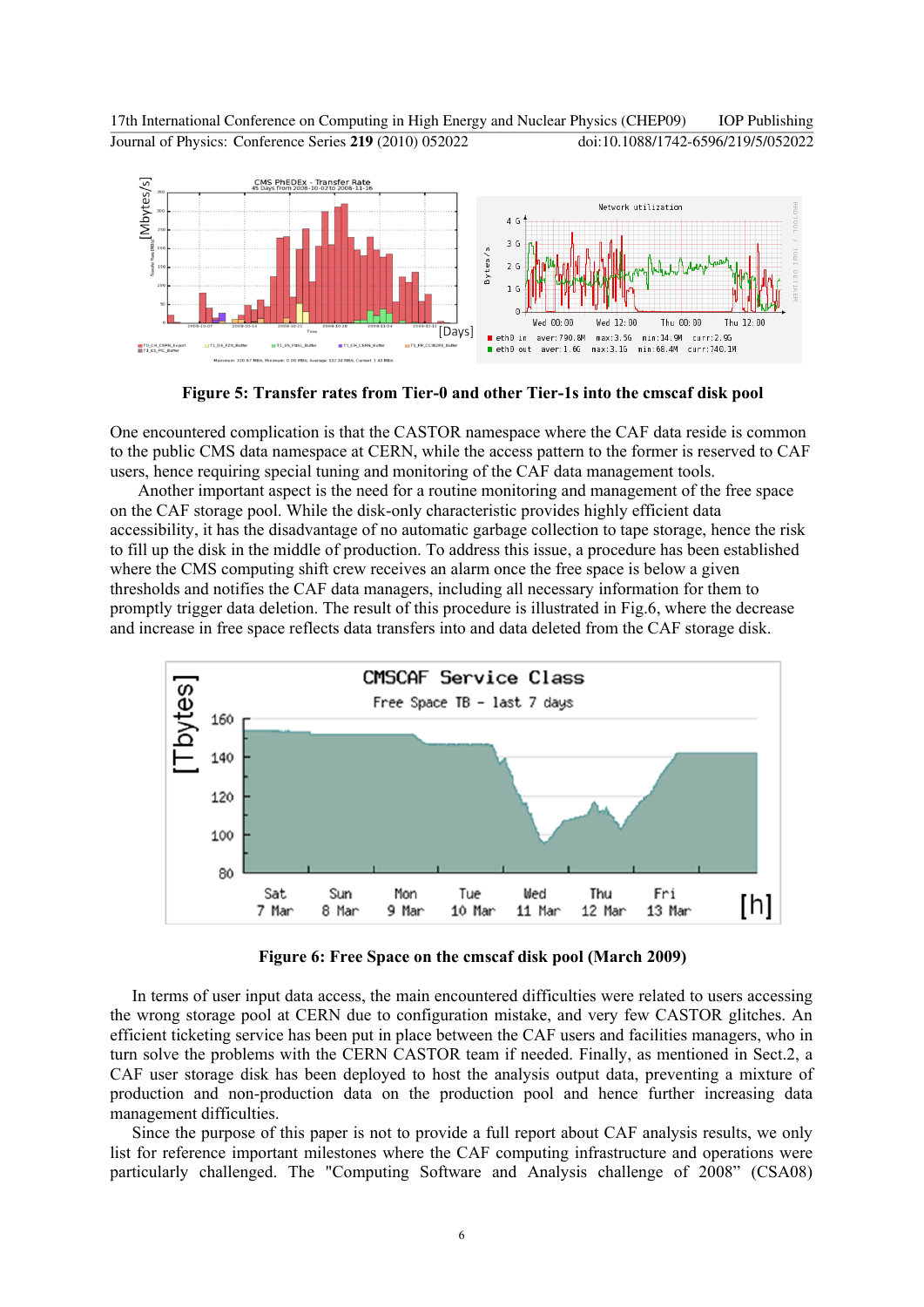consisted of a collection of exercises aimed to test the full scope of data handling and analysis activities needed for LHC data-taking operations. It was based on simulated physics data and several crucial alignment and calibration workflows were tested on the CAF. CMS then turned to cosmic data analysis, first through the "Cosmic Global Run at Zero Tesla" (CRUZET08) followed by a "Cosmic Run at Four Tesla" (CRAFT08). In the latter the CMS experiment ran during 4 weeks continuously, acquiring ~300M cosmic events. Such data taking periods represented an excellent opportunity to validate and improve the CAF analysis workflows. The CAF user activity was largely dominated by calibration, alignment and detector commissioning, while physics analysis workflows were distributed at a more modest level throughout the year. As an example, the result of a CMS tracker alignment analysis in the inner barrel is shown in Fig.7, before and after the alignment procedure.



**Figure 7: Mean Residuals of CMS tracks reconstructed in the Inner Barrel detector, before (dots) and after various alignment steps processed on the CAF** 

## **4. Conclusion and Projection into the LHC start-up**

The CMS CERN Analysis Facility has been successfully designed, built and commissioned, in particular for the LHC start-up planed for fall 2009. The highly accessible disk storage system and the flexible batch system have met the low latency and high priority requirements, without encountering any major bottle neck.

In view of the LHC start-up, where CAF workflows will increasingly be based on sustained and highly selected input data, the low latency and high priority requirements will become more critical. Various CAF components and aspects need to be strengthened in order to address this evolution, including a routinely job prioritization and user activity monitoring, an improvement in the average job efficiency, a stronger data management policy for old-data deletion, the automation of job submissions to trigger latency-critical calibration workflows as soon as the input data has arrived at the CAF. The remaining running periods without LHC collisions will be exploited by CMS to reach these goals.

#### **References**

- [1] C.Grandi, D.Stickland, L.Taylor et al. "The CMS Computing Model" CERN-LHCC-2004- 035/G-083 (2004)
- [2] The CMS Collaboration "CMS Computing Technical Design Report", CERN-LHCC-2005-023,